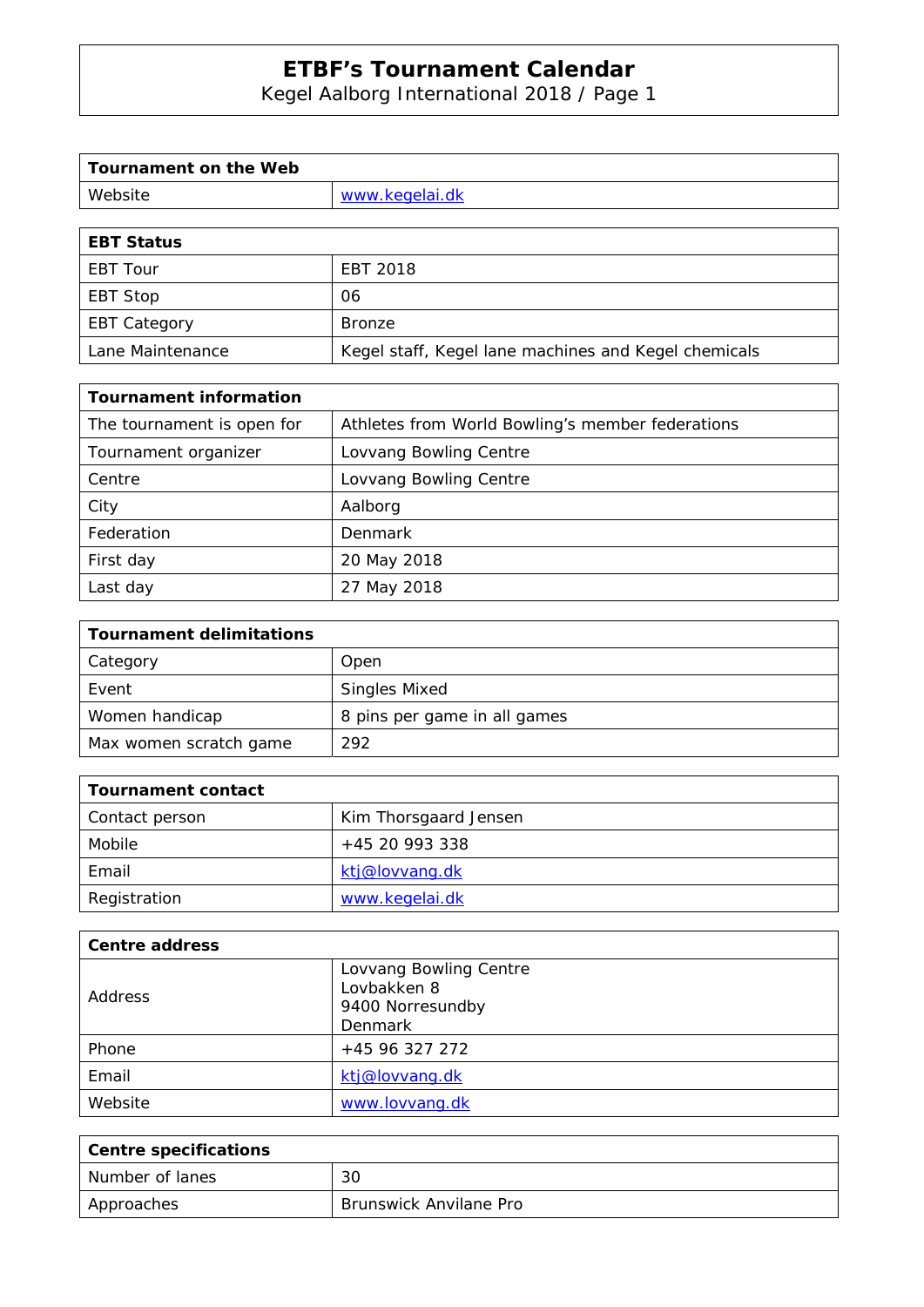Kegel Aalborg International 2018 / Page 2

| <b>Surfaces</b> | Brunswick Anvilane Pro |
|-----------------|------------------------|
| Pin decks       | Brunswick Anvilane Pro |
| Pin setters     | Brunswick GS-X         |
| Pins            | <b>Brunswick Max</b>   |
| Score system    | <b>Viking Scoring</b>  |

| <b>Dressing specifications</b> |                 |
|--------------------------------|-----------------|
| Oil machines                   | Two Kegel Flex  |
| Oil                            | Fire and Ice    |
| Cleaner                        | Kegel Defense C |
| Pattern prepared by            | Kegel           |
| Dressing done by               | Kegel           |

| Prize money specifications |       |
|----------------------------|-------|
| Prize fund status          | Fixed |
| Tax on prizes              | No    |

| Prize money expressed in DKK |                      |
|------------------------------|----------------------|
| <b>Position</b>              | <b>Singles Mixed</b> |
| Position 1                   | 20.000               |
| Position 2                   | 15.000               |
| Position 3                   | 13.000               |
| Position 4                   | 11.000               |
| Position 5                   | 10.000               |
| Position 6                   | 9.000                |
| Position 7                   | 8.000                |
| Position 8                   | 7.000                |
| Position 9-13                | 6.000                |
| Position 14-18               | 5.000                |
| Position 19-24               | 4.500                |
| Position 25-30               | 4.000                |
| Position 31-36               | 3.500                |
| Position 37-44               | 3.000                |
| <b>Total</b>                 | 244.000              |

## **Tournament format**

## **A. Qualification**

Entries and re-entries, 6 games

### **B. Early Bird Competition**

A separate standing for athletes playing in Squad 3 and 4

### **C. Youth Bowlers Competition**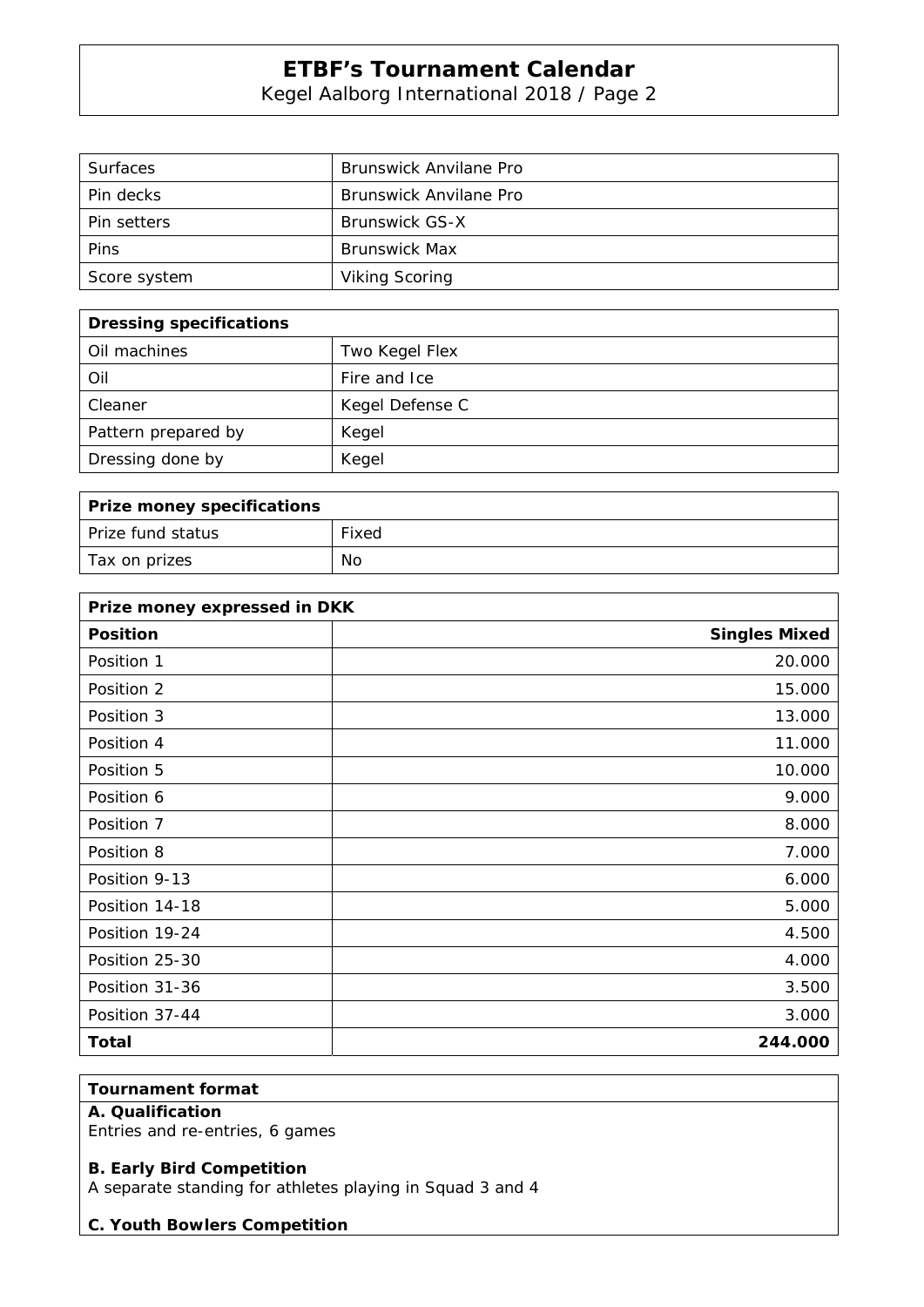## Kegel Aalborg International 2018 / Page 3

### A separate standing for Youth Bowlers

Youth Bowlers can bowl in all squads, and scores from all squads will count for the standing Youth Bowlers will, however, have discounted entry fees for Squad 1 and Squad 2

A Youth Bowler must not reach the age of 22 when the tournament is played, i.e. Youth Bowlers must be borne on 28 May 1996 or later.

### **D. Senior Bowlers Competition**

A separate standing for Senior Bowlers

Senior Bowlers can bowl in all squads, and scores from all squads will count for the standing Senior Bowlers will, however, have discounted entry fees for Squad 5 and Squad 8

A Senior Bowler must be 50 years of age or older at the first day of the tournament, i.e. a Senior Bowler must be borne on 19 May 1968 or earlier.

### **E+F. Turbo Competition**

The Turbo competition only includes games from athletes having signed up to one or both Turbo competition(s) upon their entry registration. A Turbo registration is valid only for the squad just entered.

Two separated Turbo standings will be provided:

- E. One standing for game 5 (Turbo G5)
- F. Another standing for game 6 (Turbo G6)

### **G. Free Chance Competition (Zero Fee)**

A one game competition played after the last qualification squad, free of charge for athletes having played at least three qualification squads and not being qualified from any of the competitions A-F. The Free Chance Competition is played the EU Style.

### **H. Desperado Competition**

A one game competition played after the Free Chance Competition, open for all athletes not having qualified in any other way. The Desperado Competition is played the EU Style.

### **44 athletes will qualify for the final steps**

- A: 30 athletes from the general standing
- B: 3 athletes from the Early Bird Competition
- C: 2 athletes from the Youth Bowlers Competition
- D: 2 athletes from the Senior Bowlers Competition
- E: 1 athlete from the Turbo G6 Competition
- F: 1 athlete from the Turbo G5 Competition
- G: 2 athletes from the Free Chance Competition
- H: 3 athletes from the Desperado Competition

### **Order of qualification**

An athlete will qualify only once and always in the listed order starting from A. If an athlete is qualified from more than one category, the next positioned athlete from the category, not valid for the already qualified athlete, will qualify instead.

### **Seeding for the final step 1-3**

 8 athletes positioned 1-8 in the general standing will qualify for the final step 3 12 athletes positioned 9-20 in the general standing will qualify for the final step 2 24 athletes, which is all other qualified athletes, will play in the final step 1

### **Final step 1**

24 athletes will play 4 games starting from scratch Athletes positioned 1-10 is qualified for the final step 2 Athletes positioned 11-24 will be ranked 31-44 according to their position in the final step 1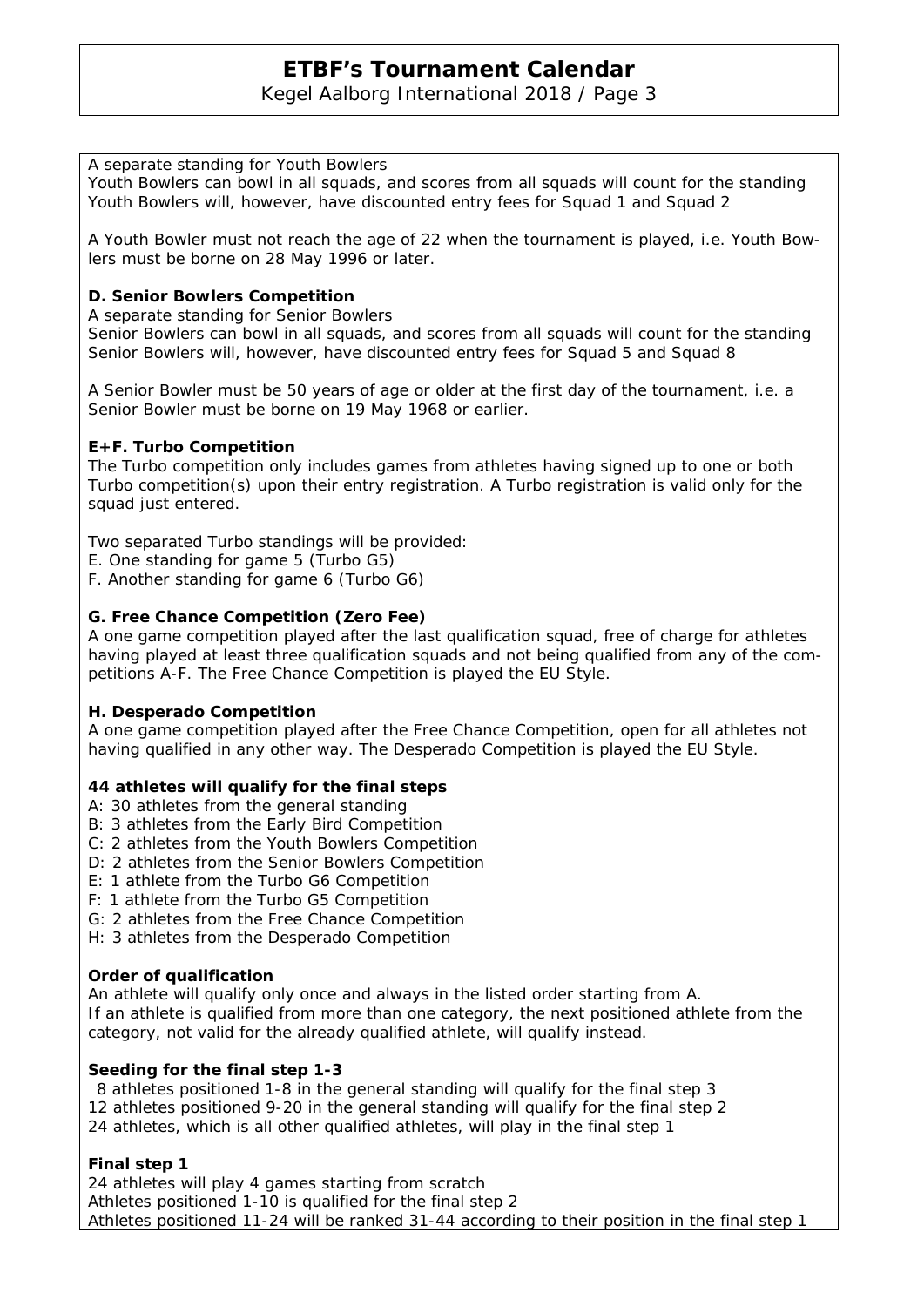Kegel Aalborg International 2018 / Page 4

## **Final step 2**

22 athletes will play 4 games starting from scratch Athletes positioned 1-10 is qualified for the final step 3 Athletes positioned 11-22 will be ranked 19-30 according to their position in the final step 2

### **Final Step 3**

18 athletes will play 6 games starting from scratch Athletes positioned 1-8 is qualified for the final step 4 Athletes positioned 9-18 will be ranked 9-18 according to their position in the final step 3

## **Final step 4**

8 athletes will play 4 games with the pin fall from the final step 3 carried forward Athletes will be ranked 1-8 according to their position in the final step 4

### **Tournament tie rules**

### **Qualification / Early Bird / Youth Competition / Senior Competition**

The highest positioned athlete will be the athlete scoring the highest last game. If a tie still exists, the highest positioned athlete will be the athlete with the highest second last game etc.

### **Turbo Competition**

The highest positioned athlete will be the highest positioned athlete after the qualification.

### **Desperado and Free Chance Competitions**

A tie influencing who will qualify for the first final step will be broken by playing a  $9<sup>th</sup>$  and  $10<sup>th</sup>$ frame roll off, repeated until the tie is broken.

### **Final Step 1-3**

Ties influencing who will qualify for the next final step will be broken by playing a  $9<sup>th</sup>$  and  $10<sup>th</sup>$ frame roll off, repeated until the tie is broken. In all other tie situations in step 1-3, a procedure similar to the procedure for the qualification will be followed.

## **Final Step 4**

Ties influencing the final top 3 of the tournament will be broken by playing a  $9<sup>th</sup>$  and 10<sup>th</sup> frame roll off, repeated until the tie is broken. In all other tie situations in step 4, a procedure similar to the procedure for the qualification will be followed.

| Lane assignments and lane movements |                                                                                        |
|-------------------------------------|----------------------------------------------------------------------------------------|
| Lane draws                          | Carried through by Notaries Public                                                     |
| Athletes per pair in squads         | Four                                                                                   |
| Frequency of movement               | After each game                                                                        |
| Movement method                     | Left lane positioned athletes moves left<br>Right lane positioned athletes moves right |
| Number of lanes to move             | Two lanes in smaller squads and four lanes in bigger squads                            |

| <b>Booking policies</b>    |                                                                                                                                                       |  |  |  |  |
|----------------------------|-------------------------------------------------------------------------------------------------------------------------------------------------------|--|--|--|--|
| Booking restriction before | A maximum of three squads can be booked before the tour-<br>nament starts and maximum two of the bookings can be for<br>squads on Friday and Saturday |  |  |  |  |
| Booking restriction during | <b>None</b>                                                                                                                                           |  |  |  |  |
| Total number of bookings   | Unlimited                                                                                                                                             |  |  |  |  |
| Booking cancellations      | Possible                                                                                                                                              |  |  |  |  |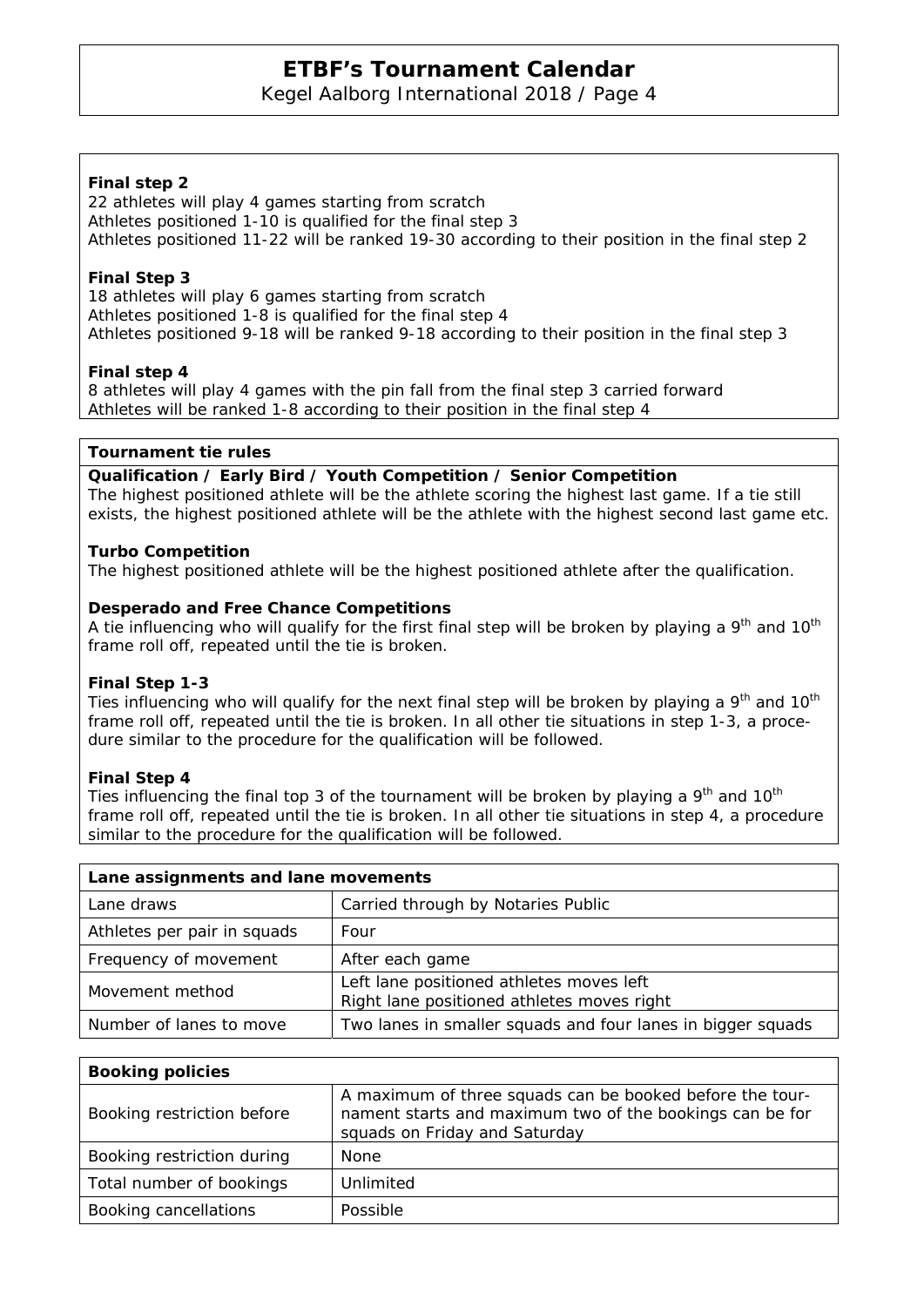Kegel Aalborg International 2018 / Page 5

Registration deadline  $15$  minutes before scheduled squad times

| Qualification squads and fees in DKK |                          |                          |       |                          |              |                          |  |  |
|--------------------------------------|--------------------------|--------------------------|-------|--------------------------|--------------|--------------------------|--|--|
| Squad                                | Day                      | Date                     | Time  | <b>Spots</b>             | E fee        | Re fee                   |  |  |
| Squad 01-Y                           | Sunday                   | 20.05.2018               | 11.00 | 60                       | 400          |                          |  |  |
| Squad 01 R                           |                          |                          |       |                          | 600          | $\overline{\phantom{a}}$ |  |  |
| Squad 02-Y                           |                          |                          | 15.00 | 60                       | 400          | 200                      |  |  |
| Squad 02-R                           |                          |                          |       |                          | 600          | 400                      |  |  |
| Squad 03-R                           | Wednesday                | 23.05.2018               | 19.00 | 60                       | 600          | 400                      |  |  |
| Squad 04-R                           | Thursday                 | 24.05.2018               | 15.00 | 60                       | 700          | 500                      |  |  |
| Squad 05-S                           |                          |                          | 19.00 | 60                       | 600          | 400                      |  |  |
| Squad 05-R                           |                          |                          |       |                          | 800          | 600                      |  |  |
| Squad 06-R                           | Friday                   | 25.05.2018               | 11.00 | 60                       | 800          | 600                      |  |  |
| Squad 07-R                           |                          |                          | 15.00 | 60                       | 900          | 700                      |  |  |
| Squad 08-S                           |                          |                          | 19.00 | 60                       | 700          | 500                      |  |  |
| Squad 08-R                           |                          |                          |       |                          | 900          | 700                      |  |  |
| Squad 09-R                           | Saturday                 | 26.05.2018               | 11.00 | 60                       | 900          | 800                      |  |  |
| Squad 10-R                           |                          |                          | 15.00 | 60                       | 900          | 800                      |  |  |
| Squad 11-R                           |                          |                          | 19.00 | 60                       | 900          | 800                      |  |  |
| Free Chance                          |                          |                          | 22.00 | $\overline{\phantom{a}}$ | $\mathbf{O}$ |                          |  |  |
| Desperado                            |                          |                          | 22.30 | $\overline{\phantom{a}}$ | 300          |                          |  |  |
| Turbo G5                             | $\overline{\phantom{a}}$ | $\overline{\phantom{a}}$ |       | $\overline{\phantom{a}}$ | 50           |                          |  |  |
| Turbo G6                             |                          |                          |       |                          | 50           |                          |  |  |

**Squad Definitions** 

 $R =$  Squads or part of squads with regular fees

 $Y =$  Squads with discounted fees for Youth Bowlers

S = Squads with discounted fees for Senior Bowlers

## **Schedule for the final steps**

**Sunday 27 May 2018**  09.00: Final step 1 10.30: Lane maintenance 11.00: Final step 2 12.30: Lane maintenance 13.00: Final step 3 15.30: Lane maintenance 16.00: Final step 4 17.30: Award ceremony

### **Hotels provided by the organizer**

Check out rates at www.kegelai.dk

### **Other information**

Kegel Aalborg International is the 51<sup>th</sup> international tournament in Aalborg since 1964